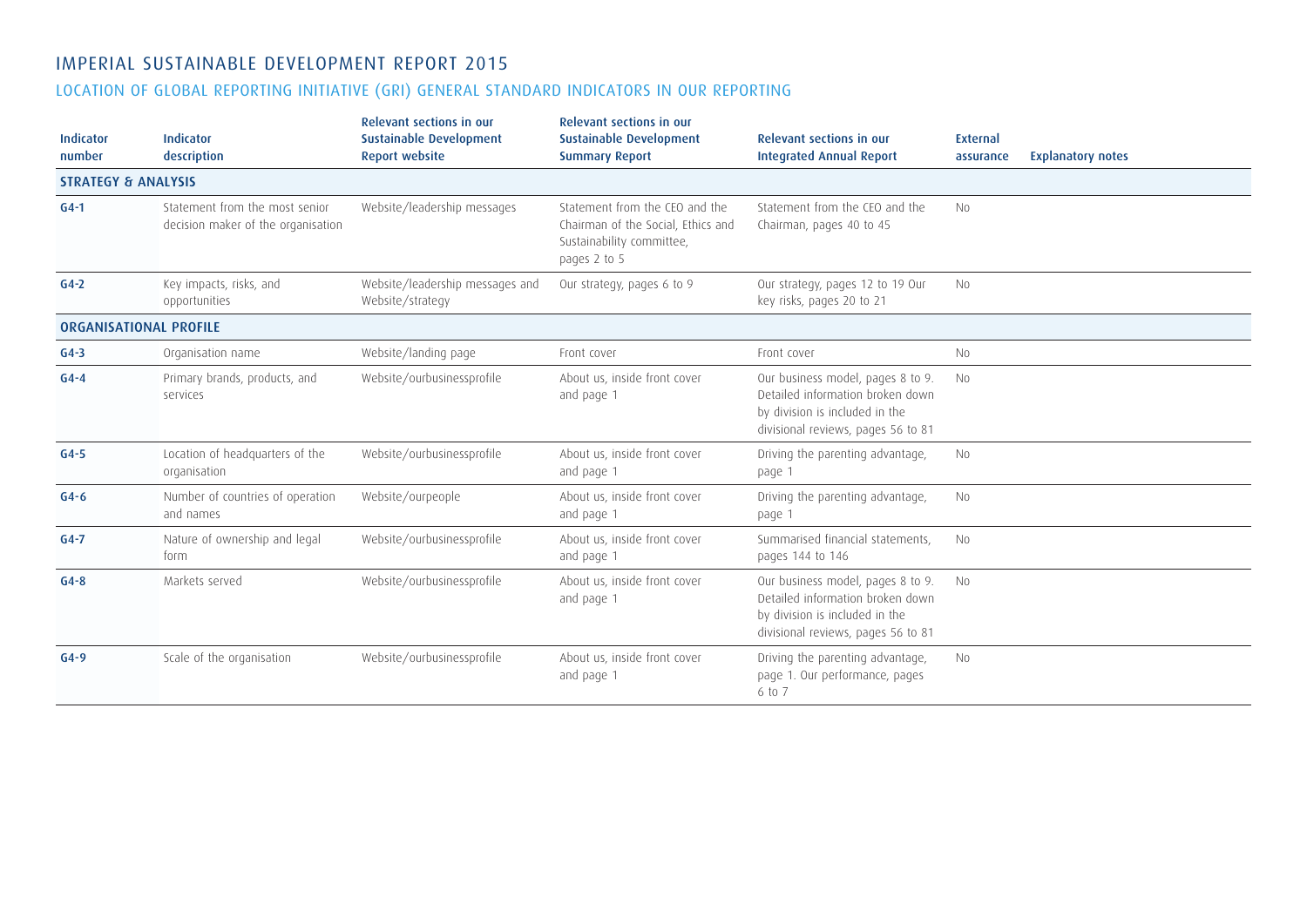| Indicator<br>number | Indicator<br>description                                                                                                                                                                                                                                                                              | Relevant sections in our<br><b>Sustainable Development</b><br><b>Report website</b> | Relevant sections in our<br><b>Sustainable Development</b><br><b>Summary Report</b> | Relevant sections in our<br><b>Integrated Annual Report</b>                                                                                  | External<br>assurance | <b>Explanatory notes</b>                                                                                                                                                                                                                                                                                                                                                                                                                                            |
|---------------------|-------------------------------------------------------------------------------------------------------------------------------------------------------------------------------------------------------------------------------------------------------------------------------------------------------|-------------------------------------------------------------------------------------|-------------------------------------------------------------------------------------|----------------------------------------------------------------------------------------------------------------------------------------------|-----------------------|---------------------------------------------------------------------------------------------------------------------------------------------------------------------------------------------------------------------------------------------------------------------------------------------------------------------------------------------------------------------------------------------------------------------------------------------------------------------|
| $G4-10$             | Total number of employees by:<br>> Employment contract<br>and gender<br>> Employment type and gender<br>> Employees and supervised<br>workers and gender<br>> Region and gender<br>Reliance on self-employed<br>><br>workers or contractors.<br>> Seasonal or other variations in<br>employee numbers | Website/ourpeople                                                                   | n/a                                                                                 | n/a                                                                                                                                          | <b>No</b>             | Employment data by contract and<br>employment type is not included in this<br>report as there is only a very low<br>number of part-time or fixed-term<br>contract employees in the group.<br>Employment data by region, gender and<br>level is included for South Africa only. If<br>contract workers are used in South<br>Africa, they are generally sourced from<br>internal labour brokers. There are no<br>material seasonal variations in employee<br>numbers. |
| $G4 - 11$           | Percentage of employees covered<br>by collective bargaining<br>agreements                                                                                                                                                                                                                             | n/a                                                                                 | n/a                                                                                 | n/a                                                                                                                                          | No                    | This information is not available at<br>present. However we intend to put<br>systems in place to collate this data<br>from the next reporting period.                                                                                                                                                                                                                                                                                                               |
| $G4-12$             | Description of the organisation's<br>supply chain                                                                                                                                                                                                                                                     | Website/ourbusinessprofile/<br>oursupplychain                                       | About us, inside front cover and<br>page 1                                          | Our business model, pages 8 to 9<br>Detailed information broken down<br>by division is included in the<br>divisional reviews, pages 56 to 81 | <b>No</b>             |                                                                                                                                                                                                                                                                                                                                                                                                                                                                     |
| $G4-13$             | Organisational changes during the<br>reporting period                                                                                                                                                                                                                                                 | n/a                                                                                 | n/a                                                                                 | Business combinations during the<br>year, pages 138 to 139                                                                                   | <b>No</b>             |                                                                                                                                                                                                                                                                                                                                                                                                                                                                     |
| $G4 - 14$           | Application of the precautionary<br>principle or approach                                                                                                                                                                                                                                             | Website/environmentalimpact                                                         | Miniminsing our environmental<br>impact, pages $\cdot \cdot$ to $\cdot \cdot$       | n/a                                                                                                                                          | N <sub>0</sub>        |                                                                                                                                                                                                                                                                                                                                                                                                                                                                     |
| $G4-15$             | External charters, principles, or<br>other initiatives                                                                                                                                                                                                                                                | None                                                                                | n/a                                                                                 | n/a                                                                                                                                          | <b>No</b>             |                                                                                                                                                                                                                                                                                                                                                                                                                                                                     |
| $G4-16$             | Membership associations                                                                                                                                                                                                                                                                               | Website/downloads/<br>governmentandregulators                                       | n/a                                                                                 | n/a                                                                                                                                          | <b>No</b>             |                                                                                                                                                                                                                                                                                                                                                                                                                                                                     |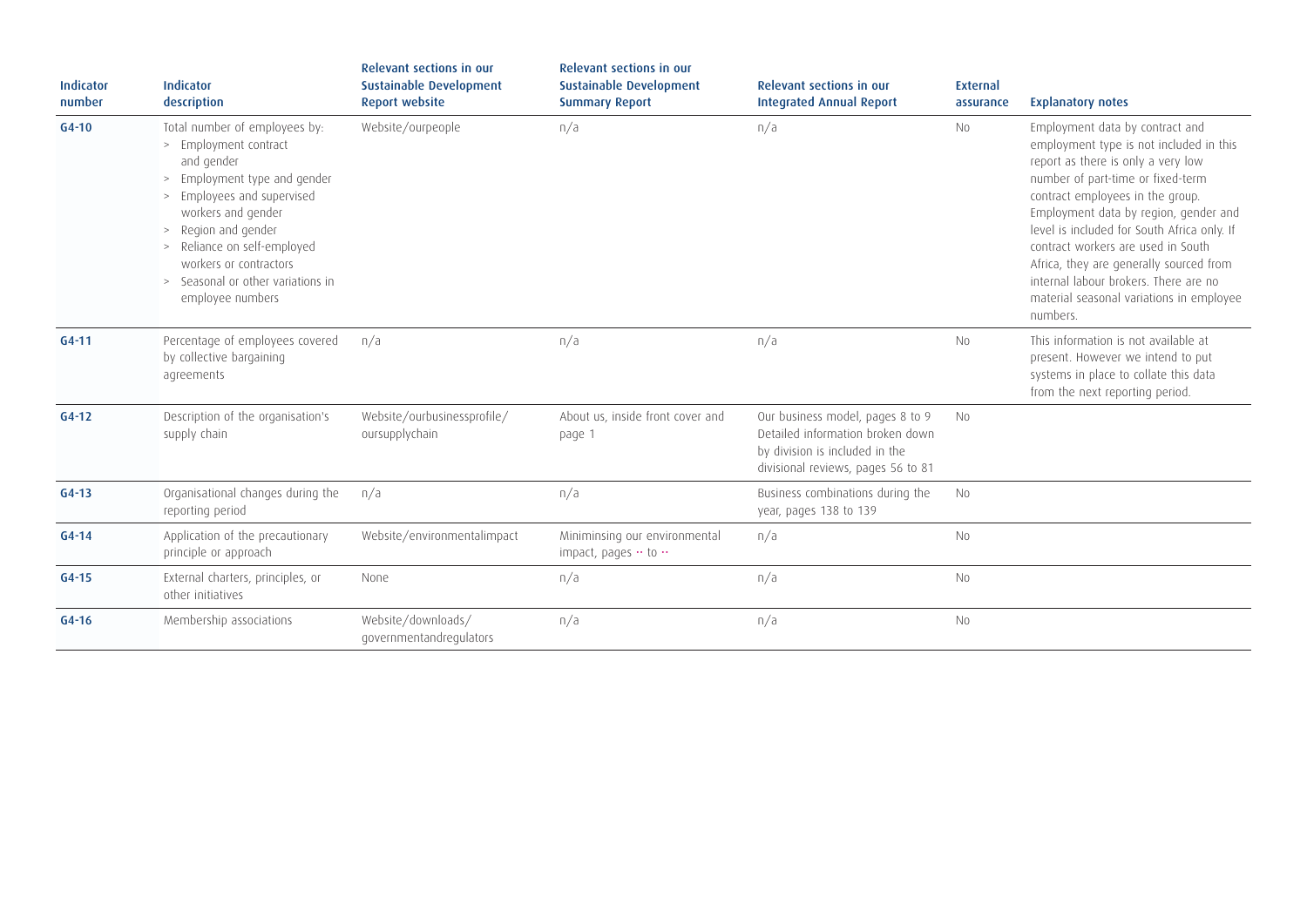| Indicator<br>number                                 | Indicator<br>description                                               | Relevant sections in our<br><b>Sustainable Development</b><br><b>Report website</b>                                                                                                                                                                                                                            | Relevant sections in our<br><b>Sustainable Development</b><br><b>Summary Report</b> | Relevant sections in our<br><b>Integrated Annual Report</b>                                                      | External<br>assurance | <b>Explanatory notes</b> |  |  |
|-----------------------------------------------------|------------------------------------------------------------------------|----------------------------------------------------------------------------------------------------------------------------------------------------------------------------------------------------------------------------------------------------------------------------------------------------------------|-------------------------------------------------------------------------------------|------------------------------------------------------------------------------------------------------------------|-----------------------|--------------------------|--|--|
| <b>IDENTIFIED MATERIAL ASPECTS &amp; BOUNDARIES</b> |                                                                        |                                                                                                                                                                                                                                                                                                                |                                                                                     |                                                                                                                  |                       |                          |  |  |
| $G4-17$                                             | Entities included in financial<br>statements                           | n/a                                                                                                                                                                                                                                                                                                            | n/a                                                                                 | The most principal subsidiaries are<br>listed in the Annual Financial<br>Statements, pages 82 to 85<br>(note 39) | <b>No</b>             |                          |  |  |
| $G4-18$                                             | Process for defining report<br>boundaries and content                  | Website/aboutthisreport                                                                                                                                                                                                                                                                                        | About us, inside front cover and<br>page 1. Our strategy, pages 6 to 9              | Our material issues, pages 28 to 32 No                                                                           |                       |                          |  |  |
| $G4-19$                                             | Material aspects included in the<br>report                             | Website/GRIindex/<br>materialGRIaspects                                                                                                                                                                                                                                                                        | n/a                                                                                 | Our material issues, pages 28 to 32 No                                                                           |                       |                          |  |  |
| $G4-20$                                             | Descriptions of material aspect<br>boundaries within the organisation  | Website/GRIindex/<br>materialGRIaspects                                                                                                                                                                                                                                                                        | n/a                                                                                 | Our material issues, pages 28 to 32 No                                                                           |                       |                          |  |  |
| $G4 - 21$                                           | Descriptions of material aspect<br>boundaries outside the organisation | Website/GRIindex/<br>materialGRIaspects                                                                                                                                                                                                                                                                        | n/a                                                                                 | Our material issues, pages 28 to 32 No                                                                           |                       |                          |  |  |
| $G4-22$                                             | Restatements                                                           | Data relating to water purchased<br>from municipalities has been<br>restated for 2014. Our systems and<br>processes for measuring and<br>collating non-financial data are<br>continuously being refined. In the<br>course of reviewing these<br>processes we identified errors<br>made in collating 2014 data. |                                                                                     |                                                                                                                  |                       |                          |  |  |
| $G4-23$                                             | Changes from previous reports in<br>terms of scope and/or boundaries   | There has been no material change<br>in the scope or boundary of the<br>report from previous years. This is<br>the first report the group has<br>undertaken against G4 guidelines                                                                                                                              |                                                                                     |                                                                                                                  | <b>No</b>             |                          |  |  |